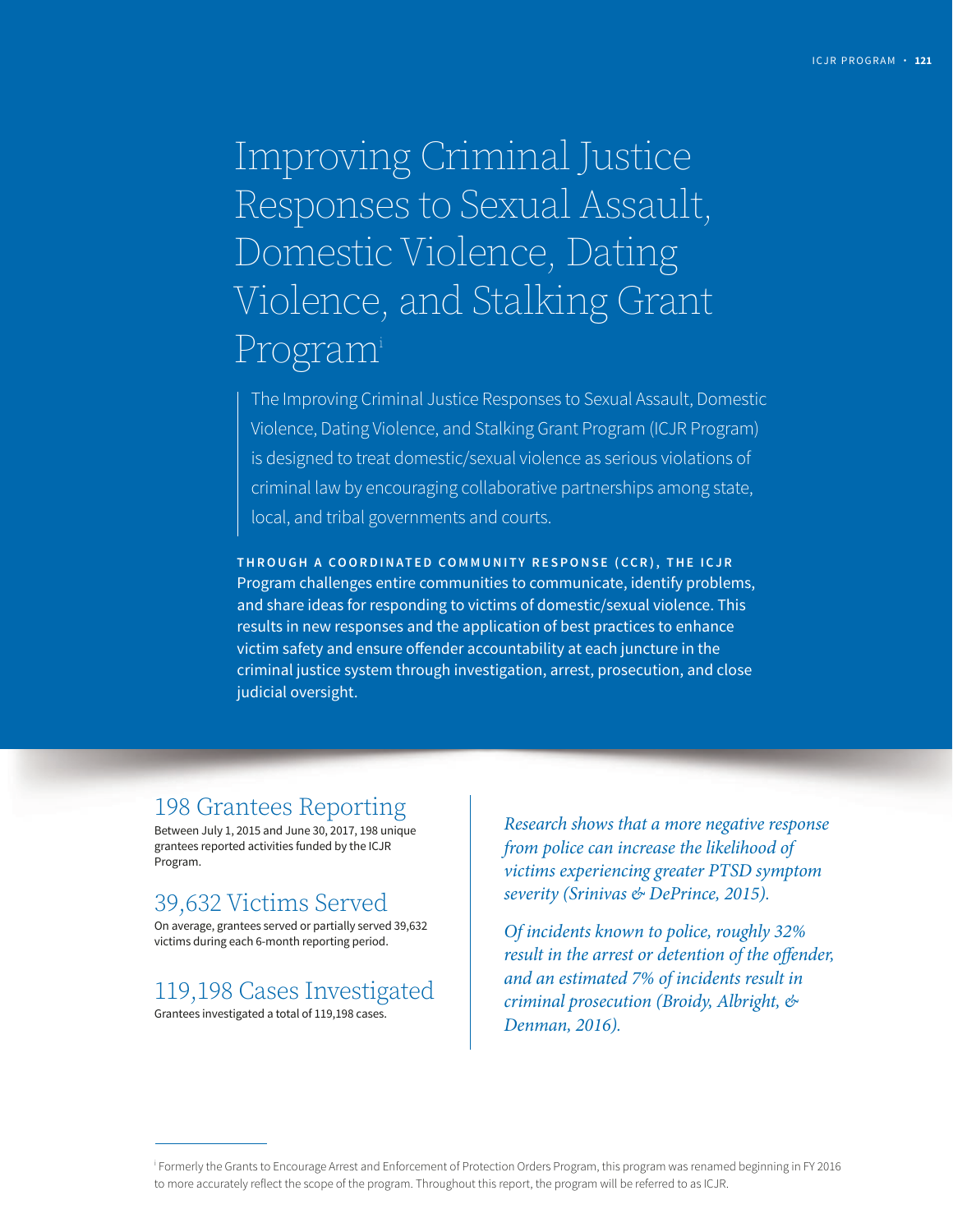

#### MT • Grantee Perspective

The ICJR Program Funding has allowed the Lake County Attorney's Ofice to prosecute domestic violence, stalking, and sexual assault cases in a focused, systematic, equitable, and thorough manner which never existed before. Having an attorney and staff member solely devoted to these cases has lessened the burden of the other over-worked Deputy County Attorneys and their staff. It has allowed us to develop a comprehensive approach to victim outreach and a positive working relationship with the non-governmental victim's rights advocates. This ensures that victims who wish to play an active role in bringing their abuser to justice have a voice throughout the process.

#### **LAKE COUNTY, MONTANA**



#### WV • Grantee Perspective

The ICJR Program has allowed West Virginia to fill a training void that had been present for several years. The ICJR Program is basically the only funding available to conduct domestic violence training for law enforcement officers, prosecutors, judicial personnel, and victim advocates.

**DIVISION OF JUSTICE AND COMMUNITY SERVICES, WEST VIRGINIA** 

#### Tribal · Grantee Perspective

The ICJR Program has allowed the Grand Traverse Band of Ottawa and Chippewa Indians to systematically address the issues of sexual assault, stalking, domestic violence, and dating violence within our community. Through the monthly Coordinated Community Response meetings, individuals from law enforcement, the prosecuting attorney's ofice, the probation department, the Women's Resource Center, and many more come together to address the community's needs. Additionally, the purchase of sofware and a cell phone for the project director of the Coordinated Community Response team makes services accessible 24/7. With specific software, the CCR project director can assist in holding ofenders accountable in a more timely and accurate manner. Lastly, these funds have allowed the CCR project director to attend educational conferences and trainings that lead to better services for victims.

### The scope of the ICJR Program is vast, as required to accomplish these goals. Purpose areas include:

- Develop or strengthen policies and training that assist in the recognition, investigation, and prosecution of crimes against older individuals and individuals with disabilities;
- Implement pro-arrest programs, policies, and training in police departments (for example, policies improving responses to protection order violations), and improve tracking of criminal cases;
- Develop state, tribal, territorial, or local policies, procedures, and protocols for preventing dual arrests and prosecutions;
- Coordinate computer tracking systems to ensure communication;
- Provide technical assistance and equipment to facilitate the enforcement of protection orders, including the development of protection order registries, across departments, agencies, states, and tribal jurisdictions;
- Centralize and coordinate police enforcement, prosecution, and judicial responsibility;
- Strengthen legal advocacy service programs;
- Develop and establish comprehensive victim service and support centers, such as family justice centers; and
- Educate judges and court-based personnel (including juvenile courts).

### VAWA 2013 added the following new purpose areas to this program:

- Improve the response of the criminal justice system to immigrant victims;
- Develop and promote legislation and policies to enhance best practices for responding to domestic/sexual violence;
- Develop Sexual Assault Forensic Examiner programs;
- Develop multidisciplinary high-risk teams for reducing domestic violence and dating violence homicides;
- Train prosecutors;
- Develop Sexual Assault Response Teams or similar CCRs to sexual assault;
- Improve investigation and prosecution of sexual assault and treatment of victims;
- Provide HIV testing, counseling, and prophylaxis for victims; and
- Address sexual assault evidence backlogs, including notifying and involving victims, and develop protocols for addressing backlogs.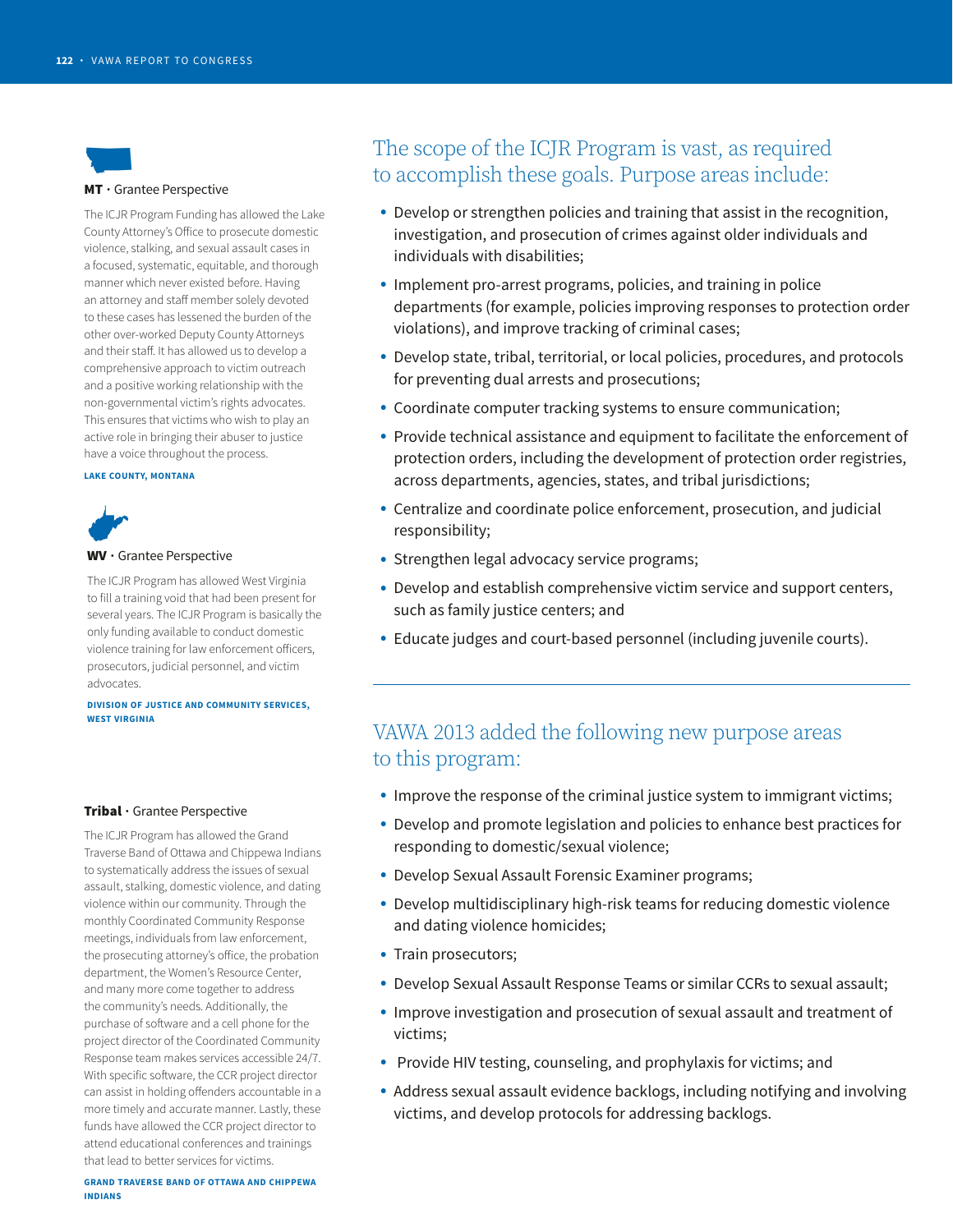In addition, VAWA 2013 clarified that victim services and legal assistance include services and assistance to **victims of domestic/sexual violence who are also victims of severe forms of trafficking in persons.** 

These changes were implemented in FY 2014, meaning that grants made on or after October 1, 2014 could specifically address these purpose areas. If an activity falling under one of the added purpose areas could not be captured in sections of the existing form that grantees use to report, they could describe their accomplishments in narrative sections of the form.

### General Grant Information

Information for this report was submitted by **198** individual grantees for the July 1, 2015 to June 30, 2017 progress reporting period.

- **9** (5%) grantees reported that their grants specifically addressed tribal populations.
- Grantees most frequently addressed the following purpose areas:
	- Strengthen legal advocacy service programs;
	- Centralize and coordinate police enforcement, prosecution, and judicial responsibility; and
	- Develop and implement policies and training directed at the criminal justice response to sexual assault.

### **Staff**

Grant-funded staff provide training, victim services, law enforcement activities, prosecution, court services, supervision of ofenders, and batterer intervention programs to increase victim safety and offender accountability. **Being able to hire staf is critical to the overall function and success of programs.** 

- 194 (98%) grantees used funds for staffing needs.
- Grantees funded an average of **400** full-time equivalent (FTE) staf during each 6-month period.
- Grantees most often used these staffing funds to support victim advocates and program coordinators.

| <b>Table 1</b>                | Staff supported with ICJR grant funds, July 2015-June 2017: Selected groups |                 |     |  |  |  |  |  |  |  |  |
|-------------------------------|-----------------------------------------------------------------------------|-----------------|-----|--|--|--|--|--|--|--|--|
| <b>Staff funded</b>           |                                                                             | 6-month average |     |  |  |  |  |  |  |  |  |
| <b>Total FTE staff funded</b> |                                                                             | 400             |     |  |  |  |  |  |  |  |  |
| Victim advocates              |                                                                             | 151             | 38% |  |  |  |  |  |  |  |  |
| Program coordinators          |                                                                             | 57              | 14% |  |  |  |  |  |  |  |  |
|                               | Law enforcement officers                                                    | 28              | 7%  |  |  |  |  |  |  |  |  |
| Prosecutors                   |                                                                             | 27              | 7%  |  |  |  |  |  |  |  |  |
| Victim assistants             |                                                                             | 23              | 6%  |  |  |  |  |  |  |  |  |
| Administrators                |                                                                             | 20              | 5%  |  |  |  |  |  |  |  |  |

# N IL • Grantee Perspective

ICJR program funding has allowed for the grantfunded staff to interface directly with campus oficials responsible for providing federally mandated remedies for student survivors as well as those responsible for prevention, awareness, and response programming for sexual assault, domestic and dating violence, and stalking on campus and in surrounding communities. This collaboration requires travel across Cook County and time to meet one-onone, and ensures schools have a direct contact when referring student victims to VOICES (Violence on Illinois Campuses Elimination Strategies). This networking has created a direct line of communication when students report to Title IX who need, or request support outside of their institutions administration process. In addition, this funding has provided time for the specialized Assistant State Attorney to efectively respond, investigate, and prosecute these cases. The grant-funded ASA is able to engage the victim early in the legal process and offer comprehensive "wrap-around" services throughout.

**COOK COUNTY, ILLINOIS** 



Funding has enabled Safe Horizon to assign a case manager to the 46th Precinct and a court-based senior case manager to the Bronx Criminal Court. They provide victims of domestic violence with comprehensive, client-centered services at the earliest stages, throughout the life of the court case, and even afer interaction with the criminal justice system has ended. Staff help victims of domestic violence manage their risk and make informed decisions about ongoing safety. They conduct safety assessments, assist with safety planning, provide options and support decisions. Clients in need of additional services will often return to the precinct-based case manager and courtbased senior case manager. As a result of this funding, we enhanced our outreach to victims and survivors of domestic violence and crime. We provided clients with assistance to address risks to safety, connected clients to resources that aim to improve safety and self-sufficiency, and assisted with navigating the criminal justice process.

**OFFICE OF THE BRONX BOROUGH PRESIDENT,** 

**NOTE:** Data presented for the most frequently reported categories only (≥5%).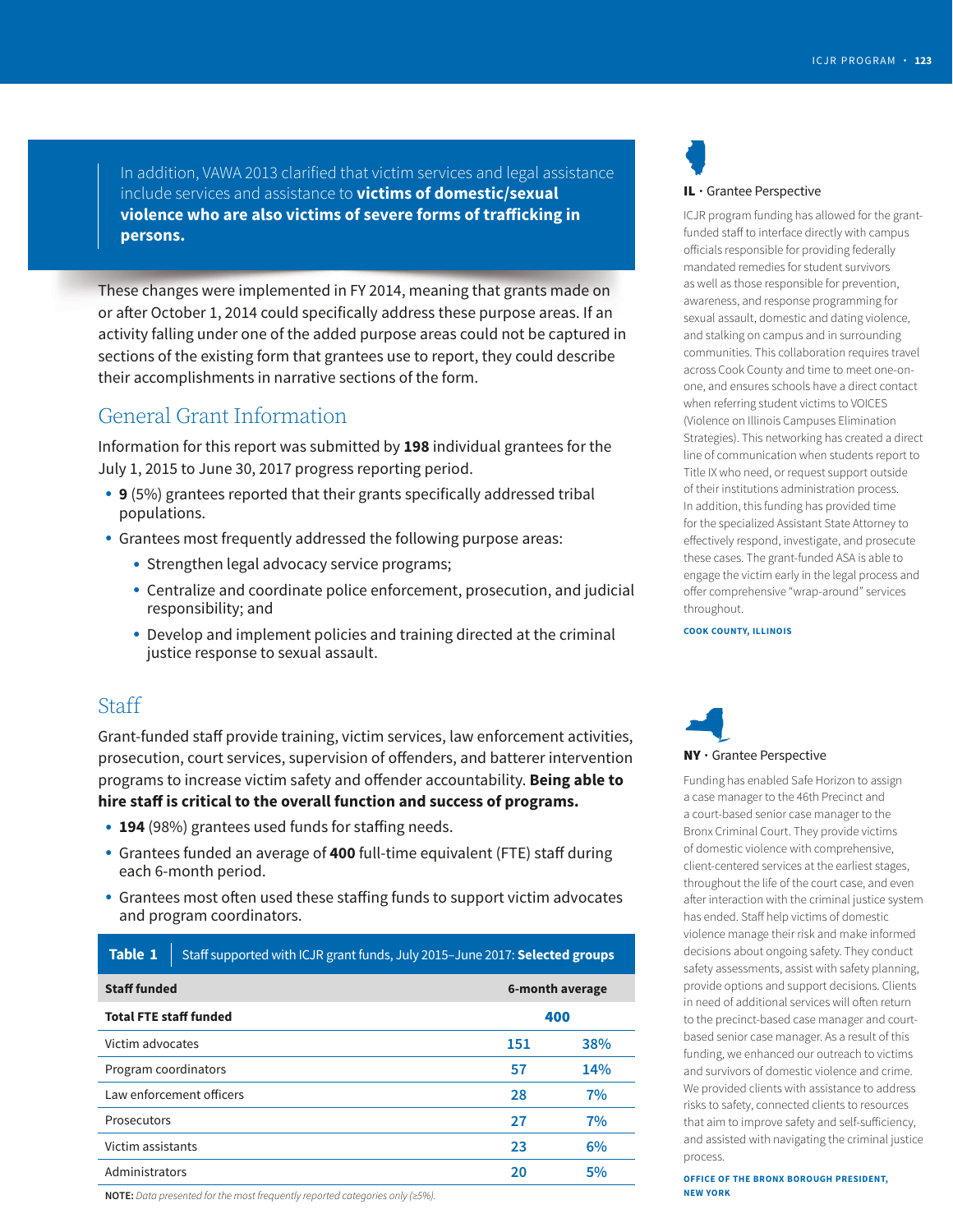

#### OK • Grantee Perspective

ICJR Program funding has provided a Coordinated Community Response Specialist who trains and assists all 77 counties. Addressing domestic and sexual violence is carried out in a coordinated manner with victim safety and offender accountability as the main focus. The CCRS has helped four teams build a CCRT or SART and three teams re-build CCRTs that had fallen apart or lost focus. Funding has allowed for 9 training events to address multiple issues including protective order enforcement, trauma-informed responses, team building and planning, and use of expert witnesses to over 200 professionals who work with victims of domestic violence, sexual assault, dating violence and stalking.

**DISTRICT ATTORNEYS COUNCIL, OKLAHOMA** 

*An additional impact of the VAWA 2013 reauthorization emphasis on enhanced services for victims of sexual assault was a 45% increase in the number of SAFE/SANE providers trained by ICJR grantees. These ICJR grantees reported training 466 SAFE/ SANE professionals during the January to June 2013 reporting period and 675 in the July to December 2016 reporting period.* 



# Q KY • Grantee Perspective

The grant-funded victim advocate received 337 referrals and provided services to 261 victims during this period. Without the funding for this position, the Division of Police would not be able to serve the number of DV and crime victims it currently does. The work performed by the advocate is without reservation, the most beneficial element provided by this grant. They provide advocacy for victims from the onset of their experience. Standing alongside victims at Protective Order hearings; guiding them through the often alarming court processes associated with protecting themselves and their families while prosecuting a perpetrator; helping victims when perpetrators violate protective orders; safety planning and assistance with shelter placement; referrals for partner agencies to assist the survivors to get their lives back to normal. Their services only end when the victims no longer feel a need for their assistance

### Training

Grantees train victim advocates, law enforcement officers, prosecutors, court personnel, probation and correction officers, child protection staff, sexual assault forensic and nurse examiners, and mental health and other professionals how to develop an efective CCR to violence. **This training improves the professional response to victims and increases offender accountability.** 

- **137** (69%) grantees used funds for training.
- Grantees convened a total of **4,861** training events.
- Grantees trained a total of **99,000** people.
- Most often these trainings reached law enforcement officers (33%), victim advocates (**11%**), health professionals (**8%**), and multidisciplinary groups (**7%**).

### Victim Services

Grantees provide an array of services to victims. Victims receive safety planning, referrals, and information as needed. **These comprehensive support services address a wide variety of needs to help victims become and remain safe from violence.** 

- **158** (80%) grantees used funds for victim services.
- Grantees provided services to an average of **39,632** victims during each 6-month period.
- **99%** of victims who sought services received them during each 6-month period.

#### **During each 6-month period, on average, grantees provided:**

- Victim advocacy services to **22,093** victims;
- Crisis intervention services to **19,906** victims;
- Civil legal advocacy/court accompaniment services to **11,034** victims;
- Criminal justice advocacy/court accompaniment services to **10,950** victims; and
- Support group/counseling services to **8,713** victims.

#### **Other services:**

- Victim-witness notification/victim outreach services were used a total of **116,406** times;
- Grantees received a total of **303,049** hotline calls; and
	- The majority of these calls (**53%**) came from victims.

**LEXINGTON-FAYETTE URBAN COUNTY GOVERNMENT, KENTUCKY**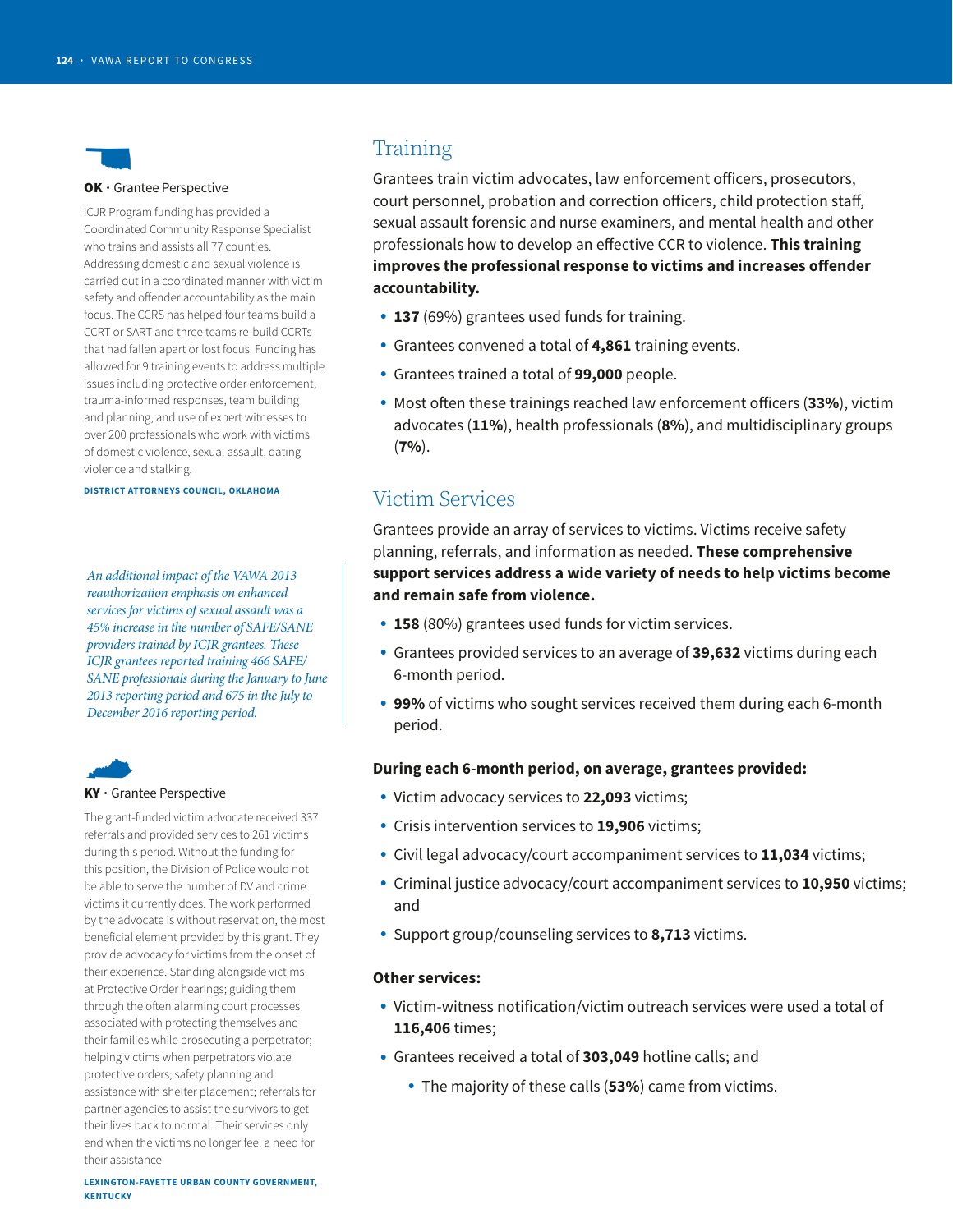### Victims Seeking Services

Grantees serve victims of domestic/sexual violence. Between July 1, 2015 and June 30, 2017:

 The majority of victims served or partially served were victims of **domestic/ dating violence** (89%).



| Table 2                                            | Victims seeking services with ICJR grant funds, July 2015-June 2017 |        |        |  |  |  |  |  |  |  |  |
|----------------------------------------------------|---------------------------------------------------------------------|--------|--------|--|--|--|--|--|--|--|--|
| <b>Victims seeking services</b><br>6-month average |                                                                     |        |        |  |  |  |  |  |  |  |  |
|                                                    | <b>Total victims seeking services</b>                               |        | 39,914 |  |  |  |  |  |  |  |  |
| Victims served                                     |                                                                     | 38,949 | 98%    |  |  |  |  |  |  |  |  |
| Victims partially served                           |                                                                     | 683    | 2%     |  |  |  |  |  |  |  |  |
| Victims not served                                 |                                                                     | 282    | 1%     |  |  |  |  |  |  |  |  |

**NOTE:** "Partially served" represents victims who received some but not all of the service(s) they requested, provided those services were funded under the ICJR Program grant. "Not served" represents victims who sought services and did not receive the service(s) they were seeking, provided those services were funded under the ICJR Program grant.

### Victims' Relationship to Offender

Grantees serve victims of domestic/sexual violence. Between July 1, 2015 and June 30, 2017:

- The majority of victims served or partially served were victimized by a **spouse or intimate partner** (68%).
- The remaining victims were most commonly victimized in the context of a **dating relationship** (18%) or by another **family or household member** (9%).

# l PA • Grantee Perspective

The ICJR Program funding has provided A Woman's Place with the ability to offer 24/7 crisis intervention for victims of domestic violence across the entire county. In addition to the crisis response, the First Response team provides court accompaniment and advocacy that results in better outcomes for clients and increases offender accountability. In one case, the First Response advocate was working with a woman whose abuser had a warrant out for his arrest for stalking her, was violating the PFA on a regular basis, and was evading police by hiding in a different county. After some advocacy with the Sergeant Detective, the department reported his whereabouts to the local jurisdiction where he was hiding and they were able to pick him up within three days. He was recently given a two year state sentence and the victim is finally able to move on with her life.

**BUCKS COUNTY, PENNSYLVANIA** 



Without this funding, the YWCA of Central Massachusetts would not be able to respond with on-site, prolonged support and advocacy, especially in high risk cases where the inability to respond in person immediately would negatively impact a survivor's initial outcome. Also, the Advocate provides on-going services and advocacy in pre-existing gaps in services at the courthouse. The Advocate (Court-based Interventionist) was able to improve the cross referral system between the YWCA and other agencies connected to survivors such as district and superior courts and personnel in the District Attorney's (DA's) ofice. For example, the Advocate met with a participant in crisis at District Court who was in the process of obtaining a 209A protective order. The Advocate connected the victim with the DA's office and assisted the victim in successfully advocating her needs to ensure her safety. Further, the Advocate provided court accompaniment for the subsequent criminal court proceedings.

**CITY OF WORCESTER, MASSACHUSETTS**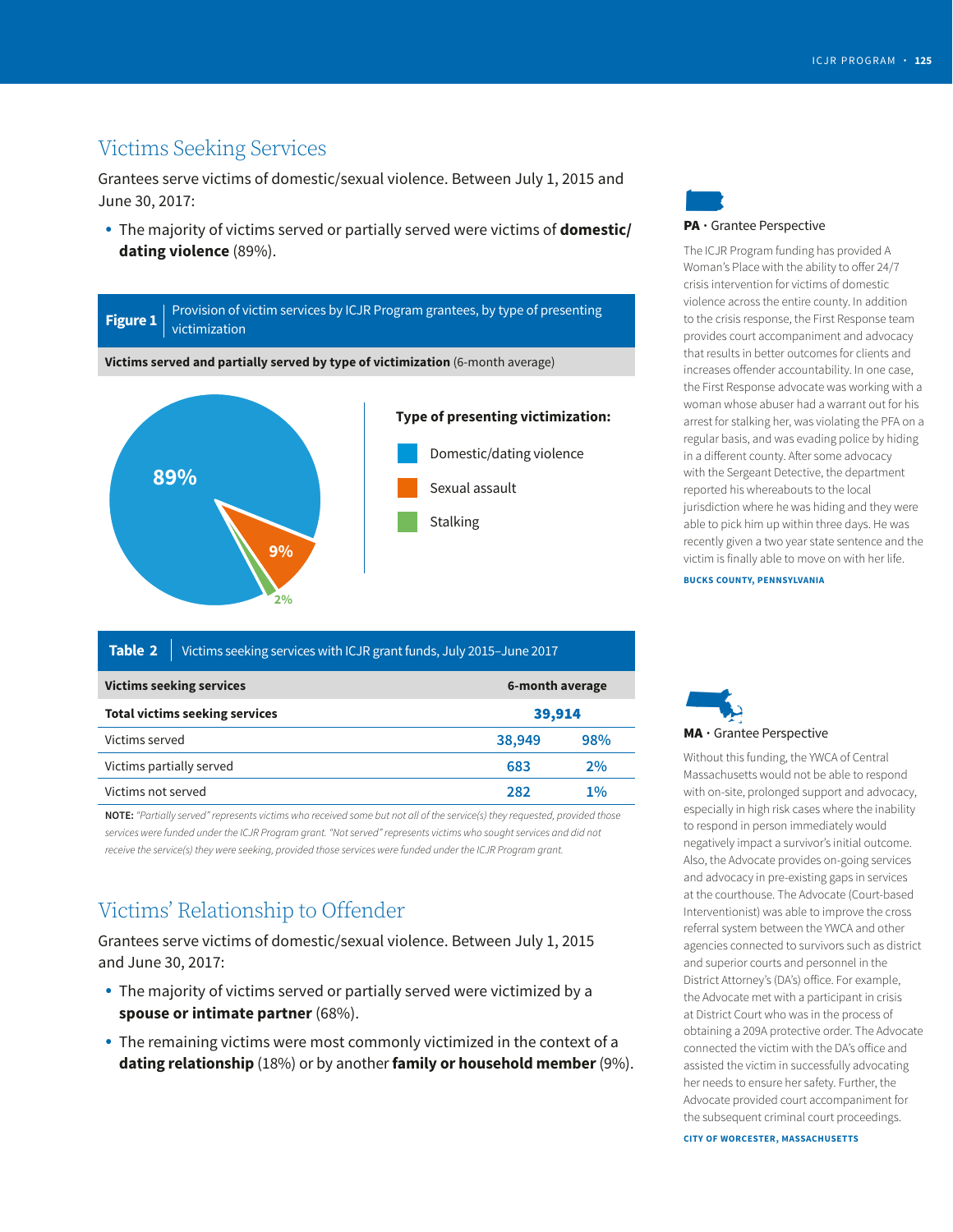CA • Grantee Perspective

#### The ICJR Program funding allows the Domestic Violence Response Team (DVRT) to provide enhanced services to clients. In March, after a 911 call to the Elk Grove Police Department (EGPD) dispatch, a 50 year old woman was transported to the emergency room. She sustained injuries from an abusive incident. The DVRT advocate was dispatched to respond to the client and offer her services. At first, the client did not want to speak to the advocate. She said "I just want to go home." The hospital social worker did not want to release her without a safety plan in place. The DVRT advocate discussed options with the client. A week after the incident, the client reached out to the DVRT advocate and said that she was in a safe place. The ICJR Program funding allows the DVRT to address each clients' needs as they arise. If not for the ICJR Program funding, it is possible that this client would have left the hospital against medical advice and returned to her abusive husband.

#### **CITY OF ELK GROVE, CALIFORNIA**



#### ME • Grantee Perspective

Without the ICJR Program funding, the Violence Intervention Partnership would not be able to provide services and outreach to populations identified as underserved and at risk, or specialized community supervision, both pre- and post- trial. The project would not be able to provide education/support groups, case management, and transition services for incarcerated victims of domestic violence, a population that is often overlooked. Ninety-four victims (187 total) incarcerated at the Cumberland County Jail, and Maine Correctional Center, have received these services from the Incarcerated Victim Advocate in the last six months. She has also been an active participant in the referral process for the County's new Second Chance Act Project Re-entry, which has a special focus on women with co-occurring disorders (mental health and substance abuse).

#### **CUMBERLAND COUNTY, MAINE**

# **Figure 2** | Type of victimization by relationship to offender: **Domestic/dating violence Figure 2** | (6-month average)







**Figure 4**  $\left| \begin{array}{c} \text{Type of victimization by relationship to offer.} \\ \text{(6-month average)} \end{array} \right|$ 



### Reasons Victims Were Not Served or Were Partially Served

During each reporting period, grantees most frequently noted the following barriers as reasons why victims were not served or partially served:

- Conflict of interest;
- Victim did not meet eligibility or statutory requirements;
- Program unable to provide services due to limited resources;
- Services were not appropriate for victim; or
- Program reached capacity.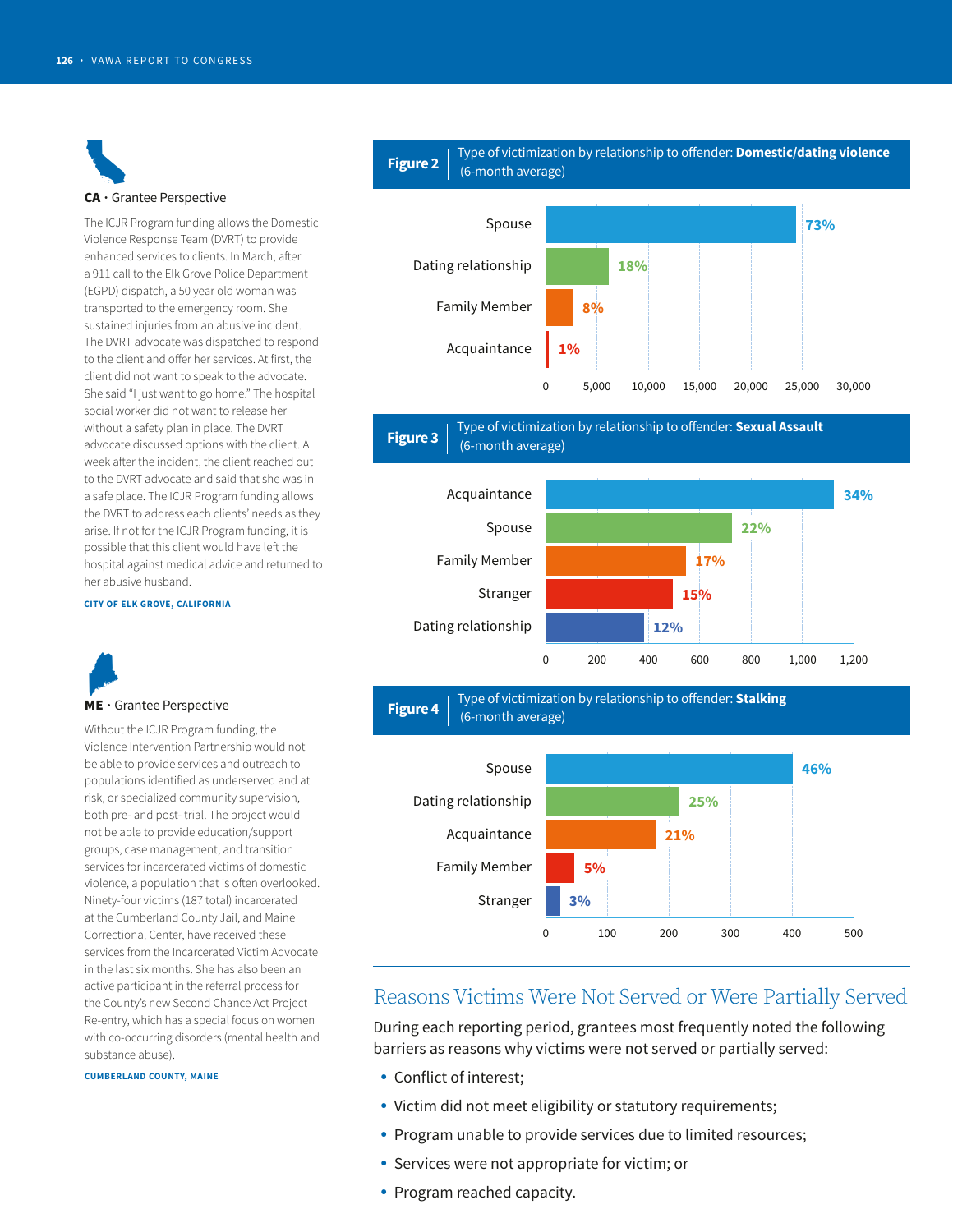### Demographics of Victims Served and Partially Served

Grantees served or partially served an average of **39,632** victims during each 6-month period. The victims most frequently served or partially served were **white** (42%), **female** (90%), and between the ages of **25 and 59** (75%).



#### **Figure 6** Demographics of victims served and partially served: **Gender** (6-month average)

![](_page_6_Figure_5.jpeg)

#### **Figure 7** Demographics of victims served and partially served: Age (6-month average)

![](_page_6_Figure_7.jpeg)

![](_page_6_Picture_8.jpeg)

The Arrest Grant has allowed Alternative Horizons (AH) to continue its collaborative relationship with the 6th Judicial District Attorney's Ofice. The AH Legal Advocate is a welcomed non-systems addition to the victim services provided to victims of domestic violence, dating violence, and stalking during domestic violence court proceedings. The AH Legal Advocate is able to provide support, counseling, and important referrals to victims at the time of court hearings and proceedings and beyond. The AH Legal Advocate has continued contact with victims outside of the courtroom setting and is able to provide holistic services to help establish safety.

#### **COLORADO JUDICIAL DEPARTMENT**

![](_page_6_Picture_11.jpeg)

This funding has allowed SAVE to leverage the success of its advocate stationed at the Fremont Police Department and garner a small amount of additional funding from that department to offer after hours "on call" services. Officers now call a SAVE advocate during the evening and overnight hours to get immediate assistance when they are on scene at a domestic violence call. The advocate is placed on the phone with the victim and offers immediate crisis counseling and access to emergency shelter and transportation. In particularly severe cases, the advocate will meet the oficers and screen the victim at the hospital, providing in person services. This grant allows Bay Area Women Against Rape (BAWAR), through coordination with other funded agencies, to provide in-depth case management assuring that all needs of the survivor are addressed. Because of this funding, Tri-Valley Haven (TVH) continues to be the only agency in Eastern Alameda County that provides free restraining order assistance. TVH offers two weekly legal clinics, one in Livermore and one in Pleasanton, and TVH's Legal Services Advocate is available to meet with clients by appointment if they are unable to attend either of the scheduled clinics.

**ALAMEDA COUNTY, CALIFORNIA**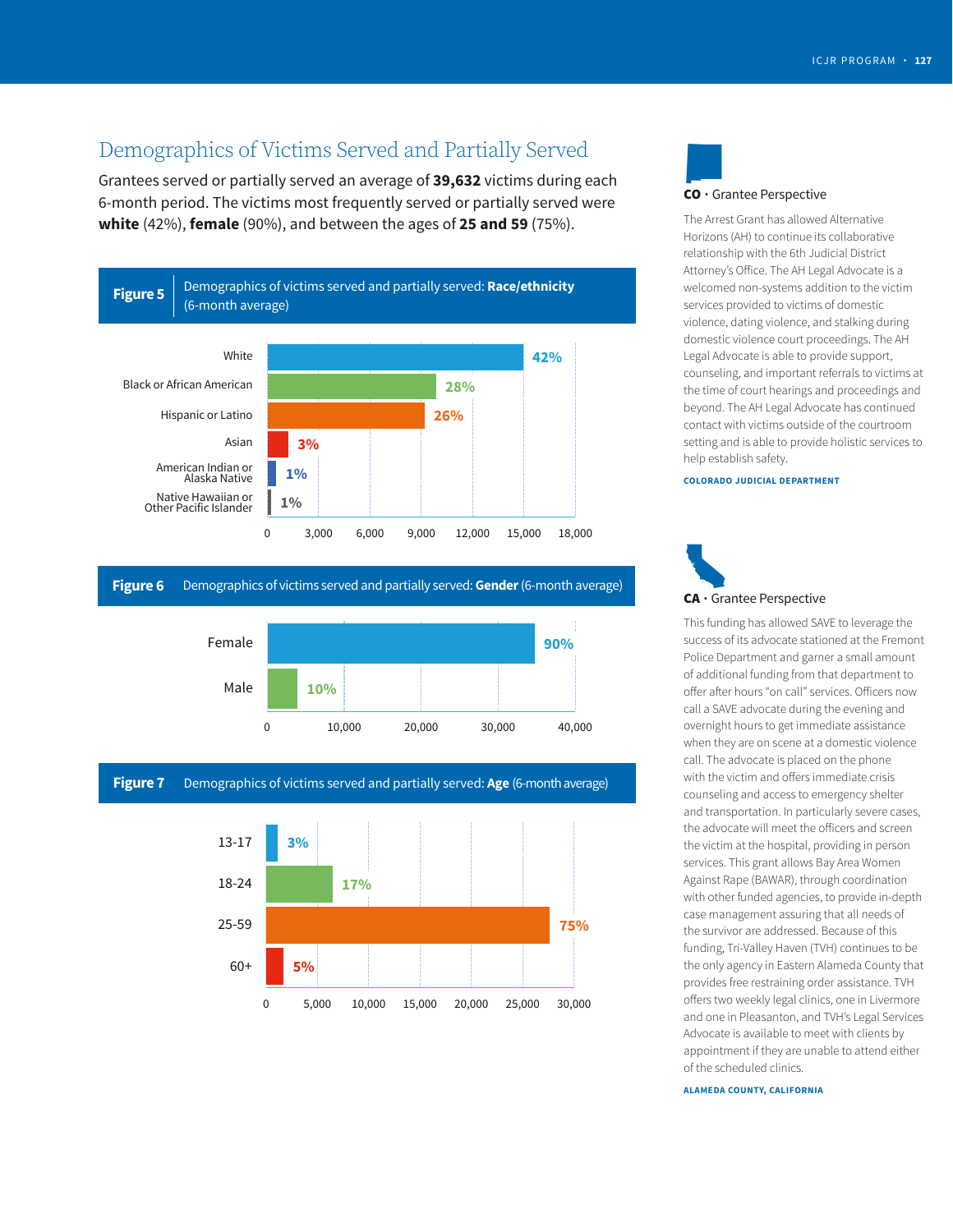*A recent study examining ten years of National Incident Based Reporting System (NIBRS) data found that while mandatory arrest statutes have resulted in higher arrest rates, the impacts of primary aggressor laws have been mixed. The fndings indicate that primary aggressor laws efectively decrease the number of dual arrests as a percentage of overall arrests; however the overall percentage of police interventions in intimate partner violence that result in arrest appears to decline in jurisdictions implementing these*  laws. Further, there is significant variation *in rates of arrest based on the race and sexual orientations of the victim and offender. These findings point to a need* for further research into the effectiveness *and impact of arrest laws (Hirschel et al., 2017).* 

B AL · Grantee Perspective

The One Place Family Justice Center is the first center in the state to have an on-site magistrate. This is essential in the timeliness of serving our victims. The victims do not have to come to the Justice Center, then go to another location to sign a warrant. The last reporting period the magistrate issued 95 misdemeanor domestic violence warrants and 19 felony domestic violence warrants.

**MONTGOMERY COUNTY COMMISSION, ALABAMA** 

*Without proper training, an officer may not be able to identify the predominant aggressor, may unknowingly minimize a victim's trauma, may fail to collect all relevant evidence, and may mistakenly arrest the victim. Moreover, if an officer sides with an abuser, a victim may not report future assaults. Research shows that law enforcement were most likely to arrest perpetrators when they received training on and followed these best practices: in-person investigating, following up with victims after initial contact, conducting safety planning with victims, assessing the needs of children exposed to the violence, providing victims with 911 telephones, describing protection orders and court procedures, connecting victims with available shelter and services, explaining the efects of domestic violence on children, and helping victims feel safe (Hamby et al., 2015).225* 

![](_page_7_Figure_6.jpeg)

0 1,000 2,000 3,000 4,000 5,000 6,000

### Criminal Justice

The ICJR Program supports the efforts of local jurisdictions to develop or enhance a CCR that brings together law enforcement, prosecution, courts, probation, victim services, and public and private service providers. It is expected that grantees' criminal justice activities will reach beyond the individual unit or grant-funded staff person and, as a result, grantees report criminal justice data for the entire agency within the jurisdiction.

### Law Enforcement

Grantees address the role of law enforcement in responding to domestic/ sexual violence.

- **57** (29%) grantees used funds for law enforcement activities.
- Law enforcement staff made a total of 85,314 victim referrals to governmental and non-governmental victim services across the 2-year period.

**A proactive response and victim-centered attitude influences whether or not victims report these ofenses, and whether appropriate evidence is**  collected to allow prosecutors to convict offenders.

A meaningful and serious response by law enforcement agencies includes:

- Documenting all calls for services;
- Actively investigating all sexual assault, domestic violence, dating violence, and stalking incidents;
- Referring cases to prosecutors (as appropriate);
- Seeking warrants and statements of charges (as appropriate);
- Arresting the perpetrator;
- Helping victims secure protection orders;
- Accompanying the victim to the home to retrieve their immediate belongings (as appropriate);
- Making referrals (as appropriate); and
- Providing victims with information about available services.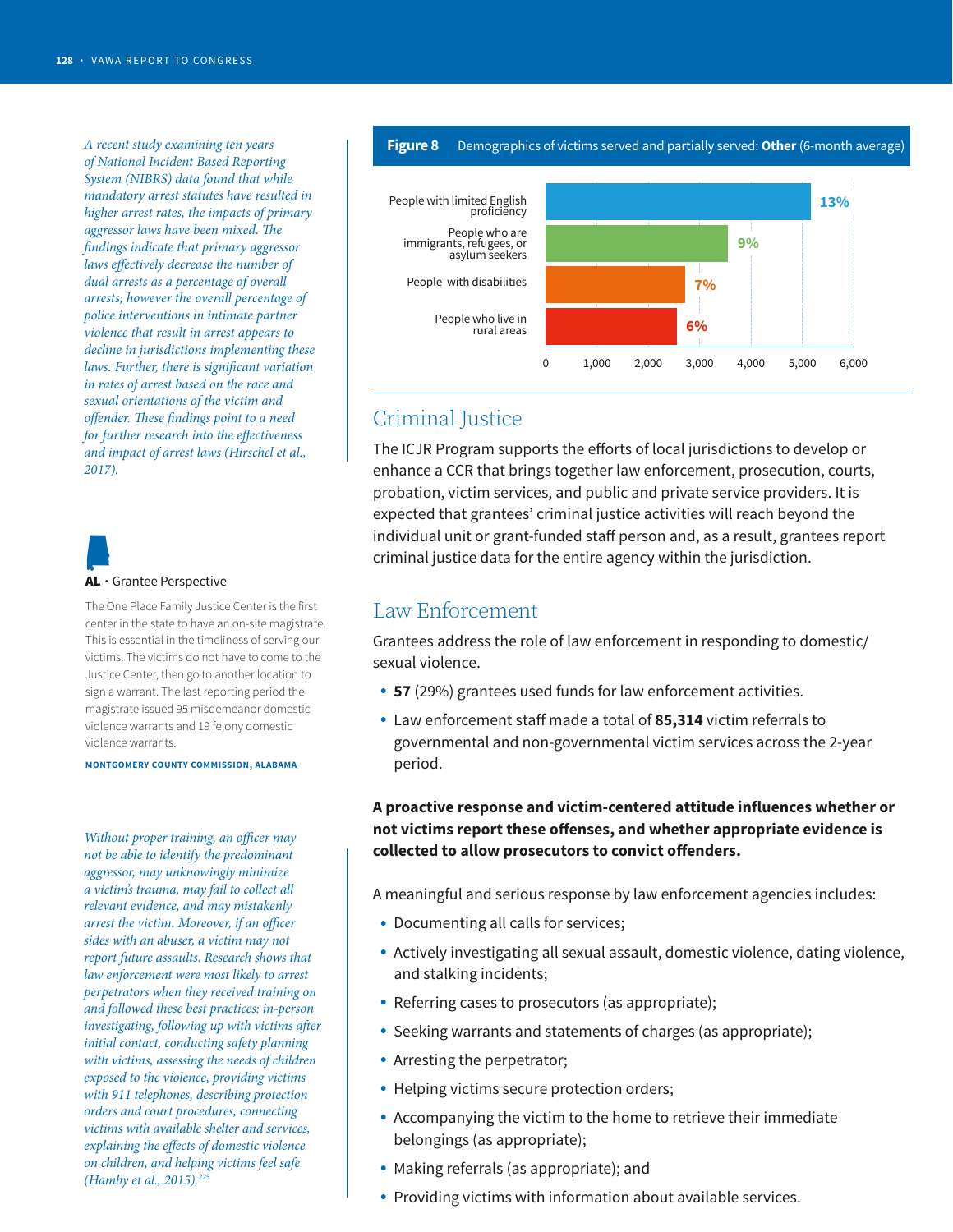![](_page_8_Figure_1.jpeg)

### Prosecution

Jurisdictions with specialized prosecution programs often boast high prosecution and conviction rates. These programs may include specialized prosecution units, specialized prosecutorial training, and vertical prosecution procedures.

- **40** (20%) grantees used funds for prosecution.
- Prosecutors received a total of **126,337** case referrals pertaining to domestic/sexual violence, and accepted a total of **92,248**ii (73%) cases for prosecution across the 2-year period.
- Prosecution staff made a total of **79,157** victim referrals to governmental and non-governmental victim services across the 2-year period.

| Table 3                  | Cases received and accepted by prosecutors funded by the ICJR Program<br>by type of victimization, July 2015-June 2017 |                            |                                          |                            |  |  |  |  |  |  |  |
|--------------------------|------------------------------------------------------------------------------------------------------------------------|----------------------------|------------------------------------------|----------------------------|--|--|--|--|--|--|--|
| Type of case             |                                                                                                                        | Case referrals<br>received | <b>Cases accepted</b><br>for prosecution | <b>Percent</b><br>accepted |  |  |  |  |  |  |  |
| <b>All cases</b>         |                                                                                                                        | 126,337                    | 92,248                                   | 73%                        |  |  |  |  |  |  |  |
| Domestic/dating violence |                                                                                                                        | 117,433                    | 85,287                                   | 73%                        |  |  |  |  |  |  |  |
| Sexual assault           |                                                                                                                        | 5,923                      | 4,192                                    | 71%                        |  |  |  |  |  |  |  |
| <b>Stalking</b>          |                                                                                                                        | 2,981                      | 93%<br>2,769                             |                            |  |  |  |  |  |  |  |

q **TX**  $\cdot$  Grantee Perspective

This grant allows the Webb County Sherif's Ofice to dedicate the time and eforts of a full-time investigator to work only on cases of domestic violence, sexual assault, and stalking in Webb County. The progress on these cases is much faster and more eficient due to the investigator concentrating on these often time consuming, dificult, and complex cases. It also helps the victim get the services much faster. Once the suspects are arrested, the victims will get their emergency protective orders put in place very quickly and the victim will feel safer. As the investigator works these cases exclusively, he is better able to keep track of reports, arrests, cases, and work much more closely with other agencies to help expedite the process to help victims gain assistance and help prevent the perpetrator from re-committing these types of crimes.

#### **WEBB COUNTY, TEXAS**

*prosecution offices reported that 69% of The VAWA 2013 emphasis on improving responses to victims of sexual assault may be evident in the criminal justice outcomes reported by ICJR grantees before and after its implementation. During the January to June 2013 reporting period, ICJR-funded their felony sexual assault cases resulted in convictions. By the July to December 2016 reporting period, this rose to 80%. Specifically, 464 of the 672 felony sexual assault cases disposed of during the January to June 2013 reporting period resulted in conviction, while 602 of the 752 felony sexual assault cases disposed of during the July to December 2016 period resulted in convictions.* 

![](_page_8_Picture_12.jpeg)

The ICJR Program funding allows the DA's Office to create the Intimate Partner Sexual<br>Assault Unit that is leading to a number of enhancements in the way we serve victims and prosecute cases. The DA's Office streamlined the case assignment system, leading to quicker connections with victims within the continuum, and has implemented a new policy that allows the IPSA prosecutor to handle all co-occurring domestic violence-related ofenses within the same incident. They have developed a robust dashboard around case and victim information that allows us to learn more about the cases assigned to the IPSA Unit.

ii Cases accepted, declined, or transferred in the current reporting period may have been received by prosecution in a previous reporting period.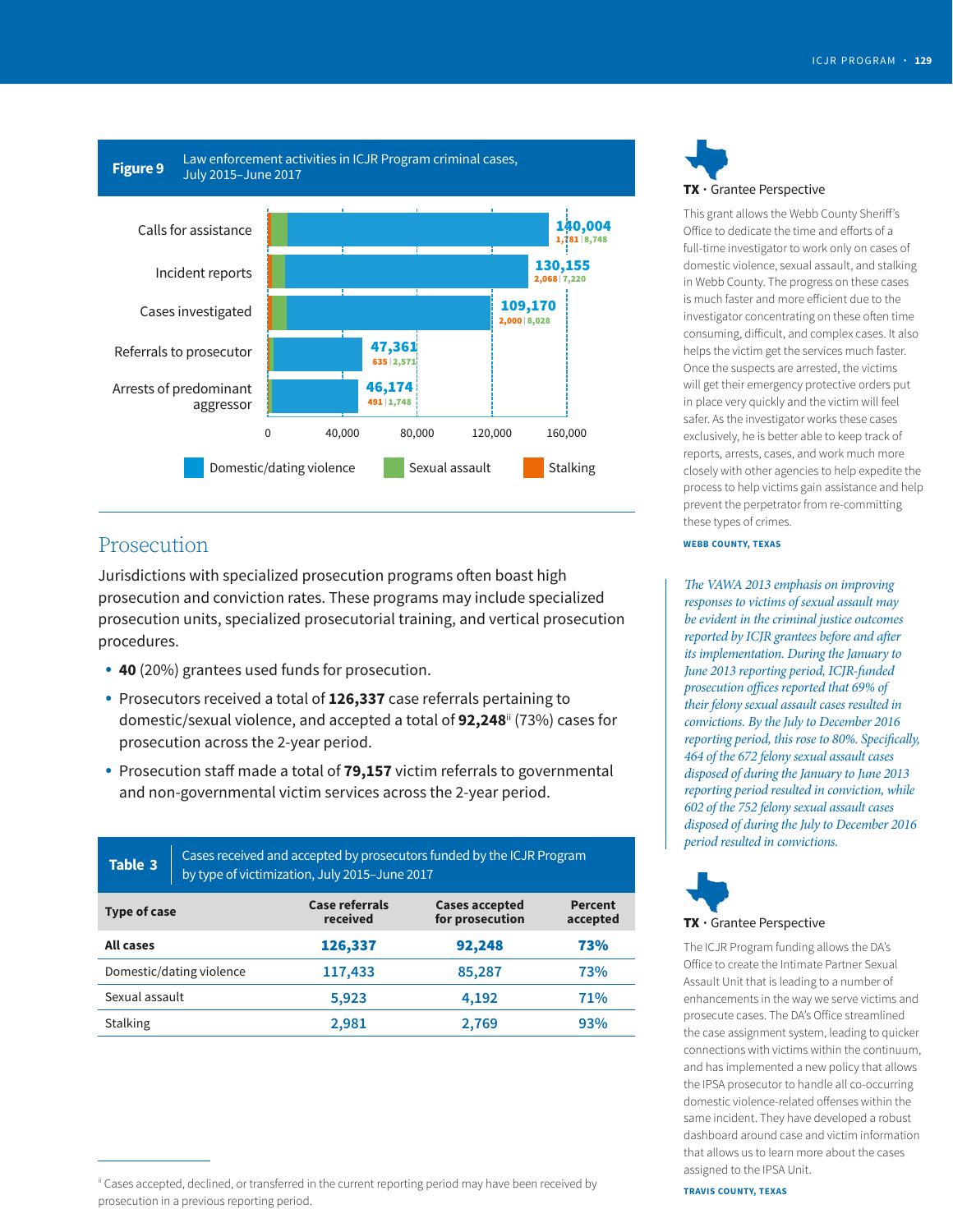# D AZ · Grantee Perspective

ICJR Grant Funding allows the Pima County Attorney's Office (PCAO) to operate with a fully stafed centralized DV Prosecution Unit. DV cases are issued by a very experienced prosecutor. If cases proceed to a preliminary hearing, we attempt to keep those cases with that attorney who handled the preliminary hearing for the duration of the case. This **NOTE:** Convictions include deferred adjudications. allows our felony prosecutors to be familiar with their cases early on in the process and work with their victims from the very beginning of their cases. Arrest Grant funding has also allowed and ensured that our prosecutors receive appropriate Domestic Violence training, including training on intimate partner sexual assaults and strangulation. Many of the victims in our cases are also involved in concurrent litigation related to family law and immigration issues. Our referral program to Southern Arizona Legal Aid had helped support victims through that process, allowing them to successfully participate in the criminal case. It also ensures that victims receive the proper assistance through Emerge and the PCAO victim advocates.

#### **PIMA COUNTY, ARIZONA**

# M ID • Grantee Perspective

Without ICJR Program funding, in-court advocacy for victims would not be a reality in Bannock County. The resources of the local advocacy program providing the advocates were stretched thin, but with the funding, they were able to hire more advocates to provide court advocacy. In the past six months, Bannock County has seen an increase in the number of requests for criminal court advocacy and requests for assistance in completing civil protection order petitions.

#### **BANNOCK COUNTY, IDAHO**

**Table 4** Cases disposed of by prosecutors funded by the ICJR Program by type of victimization, July 2015–June 2017

|                          | Cases       | <b>Dispositions resulting in convictions</b> |         |  |  |  |
|--------------------------|-------------|----------------------------------------------|---------|--|--|--|
| Type of case             | disposed of | Number                                       | Percent |  |  |  |
| All cases                | 90,734      | 44,713                                       | 49%     |  |  |  |
| Domestic/dating violence | 81,760      | 38,860                                       | 48%     |  |  |  |
| Sexual assault           | 3,426       | 2,448                                        | 71%     |  |  |  |
| <b>Stalking</b>          | 466         | 320                                          | 69%     |  |  |  |
|                          |             |                                              |         |  |  |  |

### Courts

Specialized domestic violence courts improve ofender compliance with courtordered conditions and impose enhanced penalties for non-compliance.

- **9** (5%) grantees used funds for court activities.
- Court staff made a total of 8,067 victim referrals to governmental and nongovernmental victim services across the 2-year period.

Courts funded by the ICJR Program conduct a range of activities, including:

- Coordinating with criminal justice and social service agencies to identify resources to address gaps in the system of services;
- Providing extensive and ongoing training on domestic/sexual violence issues;
- Implementing practices to ensure consistency in case handling;
- Enhancing case information flow between partner agencies;
- Emphasizing defendant monitoring and accountability; and
- Enhancing protection for, and services to, victims.

### Judicial Monitoring

Judicial monitoring improves the justice system's ability to ensure offender accountability. Convicted offenders are required to make regular court appearances to determine whether they are complying with the conditions of their sentences.

- An average of **960** offenders were monitored during each 6-month reporting period.
- A total of **9,462** judicial reviews of individual ofenders were conducted across the 2-year period.

The data reported in Table 5 reflect the consequences imposed for violations of court orders. With each type of violation, the courts took no action in only **1%**  of the cases and issued fines in **4%** of the cases. A significant number of cases resulted in the courts adding conditions (**16%**), or partially or fully revoking probation (**39%**). The courts issued a verbal or written warning in **8%** of the cases.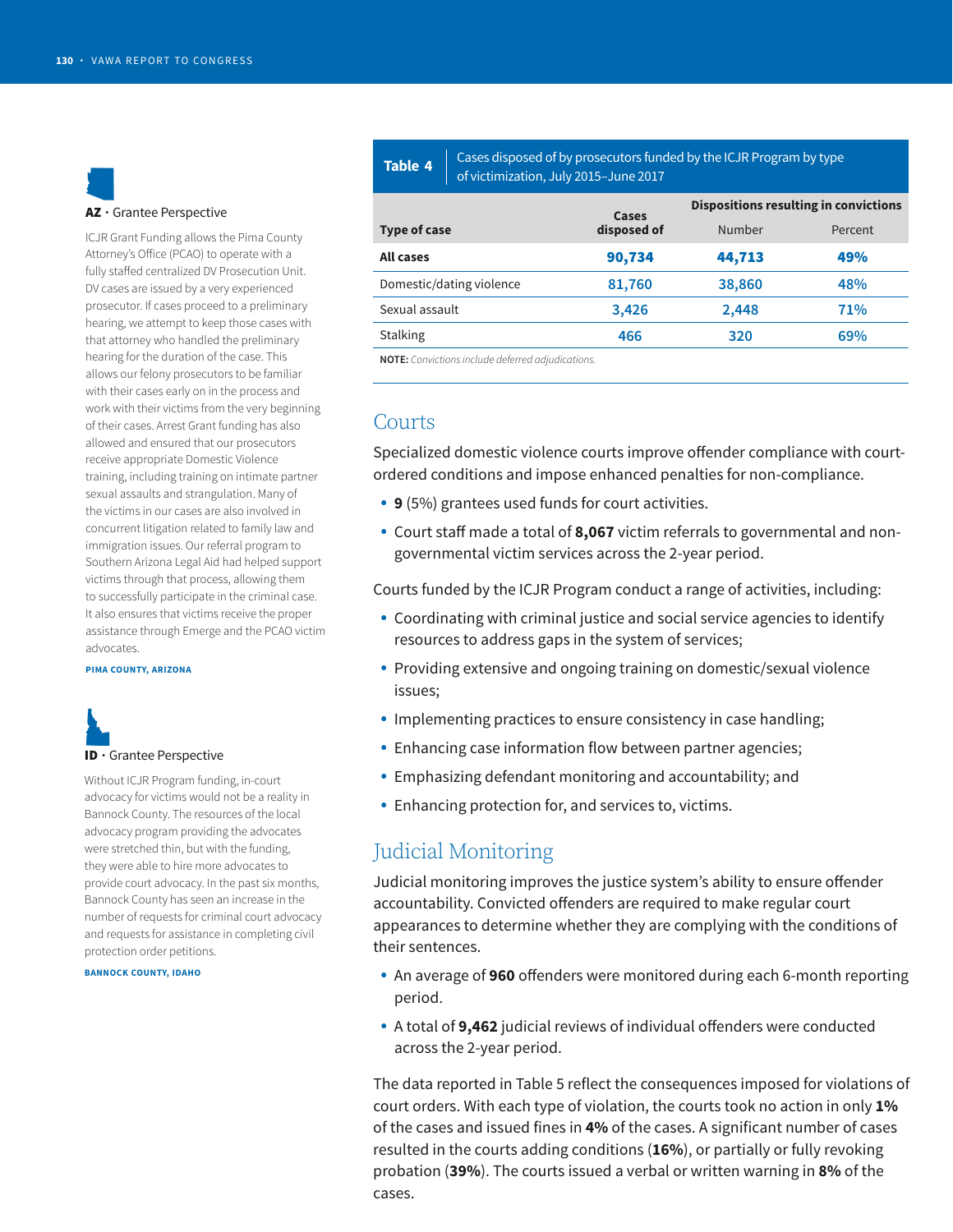![](_page_10_Figure_1.jpeg)

**Table 5** Dispositions of violations of probation and other court orders by ICJR Program-funded courts, July 2015–June 2017

|                                                                           |    | <b>No action</b><br>taken |          | Verbal/written<br>warning |              | <b>Fine</b>   |                   | <b>Conditions</b><br>added |    | <b>Partial or full</b><br>revocation of<br>parole |  |  |  |
|---------------------------------------------------------------------------|----|---------------------------|----------|---------------------------|--------------|---------------|-------------------|----------------------------|----|---------------------------------------------------|--|--|--|
| <b>Violation</b>                                                          | N. | $\frac{0}{0}$             | N        | $\frac{0}{0}$             | N.           | $\frac{0}{0}$ | N                 | $\frac{0}{0}$              | N  | $\frac{0}{0}$                                     |  |  |  |
| Protection order<br>$(N = 63)$                                            | 0  | $0\%$                     | 11       | 17%                       | 12           | <b>19%</b>    | 17                | 27%                        | 17 | 27%                                               |  |  |  |
| New criminal behavior<br>$(N = 90)$                                       | 0  | $0\%$                     | $\Omega$ | $0\%$                     | $\mathbf{p}$ | 2%            | 10                | 11%                        | 34 | 38%                                               |  |  |  |
| Failure to attend mandated<br>batterer intervention program<br>$(N = 57)$ |    | 4%                        | 6        | 11%                       | 0            | $0\%$         | $12 \overline{ }$ | 21%                        | 22 | 39%                                               |  |  |  |
| Failure to attend mandated<br>offender treatment<br>$(N = 69)$            | 0  | 0%                        | $\Omega$ | $0\%$                     | 0            | $0\%$         | 9                 | 13%                        | 18 | 26%                                               |  |  |  |
| Other condition of probation<br>or parole<br>$(N = 54)$                   | 0  | 0%                        | 10       | 5%                        | 0            | $0\%$         | 6                 | 11%                        | 16 | 30%                                               |  |  |  |

**NOTE:** Other conditions include requirements such as substance abuse and alcohol treatment, parenting classes, and mandatory check-ins.

### Probation and Parole

Following the example of police, prosecutors, and courts, probation departments have adopted specialized methods for managing domestic violence ofender cases. These specialized domestic violence units enforce intensive supervision on their probationers and may require attendance at batterer intervention programs.

- **20** (10%) grantees used funds for probation activities.
- Probation staff made a total of **5,089** victim referrals to governmental and non-governmental victim services across the 2-year period.

### Offender Monitoring

Probation officers monitor offenders to review progress and compliance with court orders. Probation officers may meet with offenders in person, by telephone, or via unscheduled surveillance.

- An average of 4,684 offenders were monitored during each 6-month period.
- Across the 2-year period, these agencies reported the following contacts with individual offenders:
	- A total of **102,465** face-to-face contacts with an average of **3,744**  offenders;
	- A total of 84,927 telephone contacts with an average of 3,334 offenders; and
	- A total of **39,431** unscheduled surveillance contacts with an average of **2,104** offenders.

![](_page_10_Picture_16.jpeg)

The ICJR Program continues to allow judges not only to order respondents to a Family Violence Intervention Program but to have a Compliance Officer monitor their status. The<br>Compliance Officer meets with respondents<br>immediately after a 12-month order has been Failure to attend mandated mandated mandated compliance Officer provides the judge with a status report. The status report will include but is not limited to, if there has been contact with the petitioner/victim, class attendance, if they are paying class fees, and checking in with the Compliance Officer twice a month by phone or email. The check-ins by phone or email give the respondents an opportunity to address any concerns or issues that might arise, ask any questions, and/or give feedback on progress they are making while attending classes. Since our Compliance Project began, we have been able to monitor respondents who moved out of state. These individuals must provide documentation of their residence, and report by phone or email. The respondents who reside out of state are not required to return to court as often as those that reside in Georgia. We've had respondents complete their programs in Alabama, Florida, Virginia, Ohio, and Maryland.

#### **DEKALB COUNTY MAGISTRATE COURT, GEORGIA**

![](_page_10_Picture_19.jpeg)

This funding has expanded Metro's Office of Family Safety work on high risk cases of domestic violence. The implementation of the Lethality Assessment Protocol (LAP) throughout Metro Nashville-Davidson County has significantly changed the way that intimate partner cases are responded to by all partners. The formalization of the High Risk Intervention Panel and the creation of the Weekly Advisory Committee case review has increased the number of cases provided a review exponentially. In 2016, an average of 3 cases were reviewed per monthly meeting and in 2017, that average increased to 6 cases reviewed per monthly meeting. In addition, the 184 weekly reviews were added to the high risk review process where there was previously no weekly review. This funding will continue to provide Nashville with the tools needed to make sure the high risk cases receive the wraparound services and offender accountability they require.

**METROPOLITAN GOVERNMENT OF NASHVILLE AND DAVIDSON COUNTY, TENNESSEE**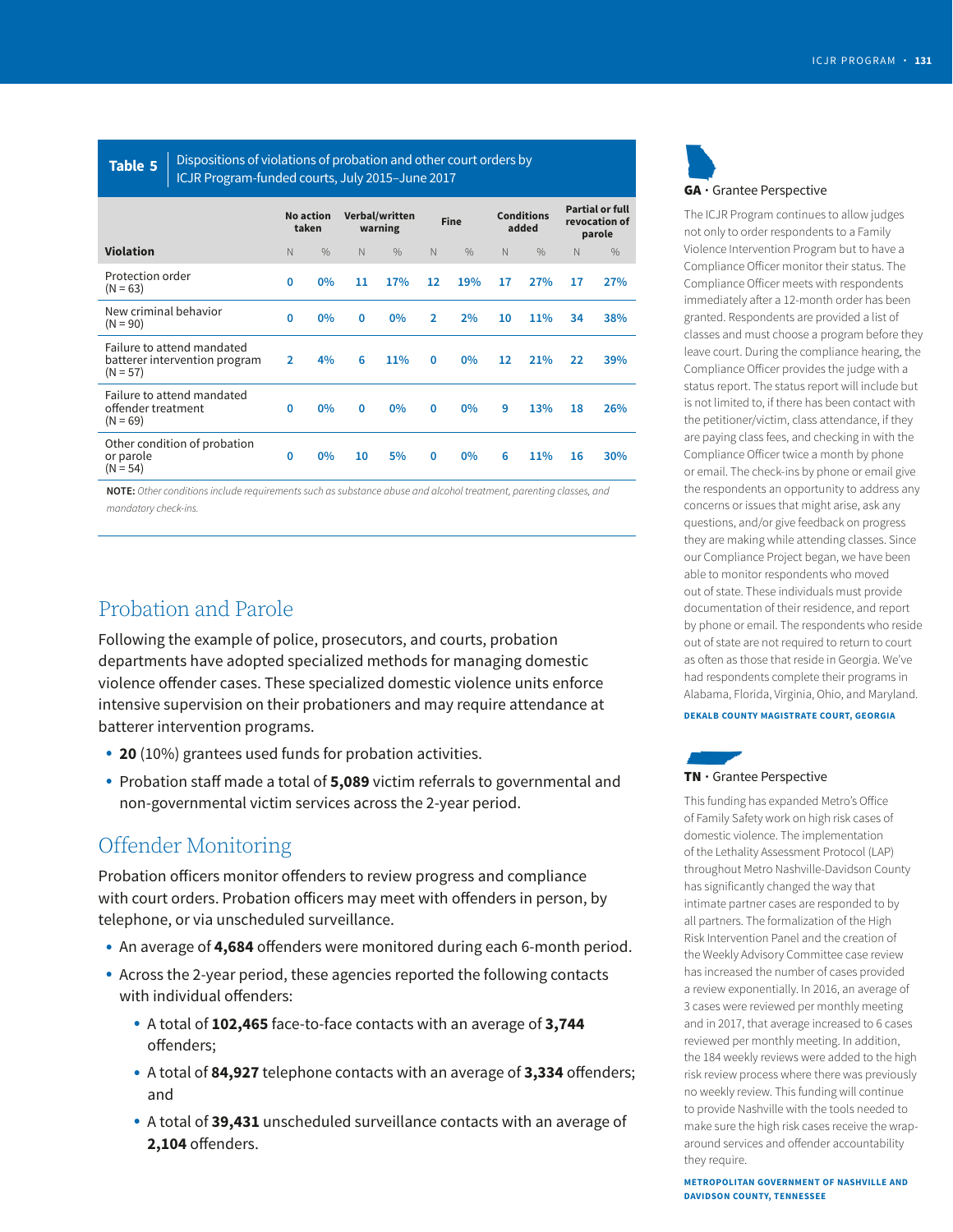![](_page_11_Picture_1.jpeg)

While our area still has a much higher rate of domestic violence than the nation, the rate of domestic violence in Ouachita Parish has dropped 35% since the opening of the Family Justice Center in 2005. Because of the ICJR funds, our area has seen a reduction in homicides. The FJC, SAFE Task Force and The Wellspring were recognized by the LA Coalition Against Domestic Violence (LCADV) in October 2015 with a report that Northeast Louisiana recent data shows that there has been a drop of roughly 70% in domestic homicides since 2011. This is the first time that any area in the state of Louisiana has seen a reduction in homicides. This proves that collaboration of the FJC, Coordinated Community Response and community is saving lives while being firm about holding batterers accountable for their actions.

**OUACHITA PARISH, LOUISIANA** 

![](_page_11_Picture_4.jpeg)

The ICJR Program funding allows our small non-profit to provide a cost-effective service to victims of domestic violence by training and supervising volunteer advocates to work in partnership with police departments to provide a coordinated community response. This funding supports the recruitment, training, supervision, and continued professional development of volunteer advocates, broadening the response to crisis intervention in our communities. It also allows us to train police about the complex issues surrounding victims who live with abuse. Police in our departments learn to approach these situations with greater understanding, compassion, and skills that allow more humane and appropriate outcomes for the victims. To date, 90 police officers have participated in our 40-hour advocate training with volunteer civilians.

**TOWN OF BEDFORD, MASSACHUSETTS** 

#### **Probation oficers also contact victims as a strategy to increase victim safety.**

- A total of **5,762** violations were reported across the 2-year period.
- The most frequently reported types of violations and responses to those violations were as follows:
	- Failure to comply with other conditions of probation or parole accounted for **2,272** (39%) of violations and most ofen resulted in partial or full revocation of probation (**1,619** or 71%);
	- Failure to attend mandated batterer intervention program (BIP) represented **1,201** (21%) of violations and most ofen resulted in partial or full revocation of probation (**705** or 59%); and
	- New criminal behavior accounted for **938** (16%) of violations and was the violation most likely to result in partial or full revocation of probation (**708** or 75%).

The data reported below (Table 6) reflect the consequences imposed for violations of probation. With each type of violation, the courts took no action in only **4%** of the cases and issued fines in **3%** of the cases. A significant number of cases resulted in the courts adding conditions (**12%**), or partially or fully revoking probation (**64%**). The courts issued a verbal or written warning in **12%** of the cases.

#### Dispositions of violations of probation and other court orders by **Table 6**  ICJR Program-funded probation and parole agencies, July 2015–June 2017

|                                                                              | <b>No action</b><br>taken |               |     | Verbal/written<br>warning | Fine        |               | <b>Conditions</b><br>added |               | <b>Partial or full</b><br>revocation of<br>probation |               |
|------------------------------------------------------------------------------|---------------------------|---------------|-----|---------------------------|-------------|---------------|----------------------------|---------------|------------------------------------------------------|---------------|
| <b>Violation</b>                                                             | N                         | $\frac{0}{0}$ | N   | $\frac{0}{0}$             | $\mathbb N$ | $\frac{0}{0}$ | $\mathbb N$                | $\frac{0}{0}$ | $\mathbb N$                                          | $\frac{0}{0}$ |
| Protection order<br>$(N = 795)$                                              | 19                        | 2%            | 113 | 14%                       | 18          | 2%            | 83                         | 10%           | 263                                                  | 33%           |
| New criminal behavior<br>$(N = 938)$                                         | 57                        | 6%            | 32  | 3%                        | 22          | 2%            | 119                        | 13%           | 299                                                  | 32%           |
| Failure to attend mandated<br>batterer intervention program<br>$(N = 1,201)$ | 37                        | 3%            | 186 | 15%                       | 48          | 4%            | 225                        | 19%           | 278                                                  | 23%           |
| Failure to attend mandated<br>offender<br>treatment<br>$(N = 556)$           | 29                        | 5%            | 102 | 18%                       | 27          | 5%            | 62                         | 11%           | 168                                                  | 30%           |
| Other condition of probation<br>or parole<br>$(N = 2,272)$                   | 100                       | 4%            | 278 | 12%                       | 52          | 2%            | 223                        | 10%           | 956                                                  | 42%           |
|                                                                              |                           |               |     |                           |             |               |                            |               |                                                      |               |

**NOTE:** Other conditions include requirements such as substance abuse and alcohol treatment, parenting classes, and mandatory check-ins.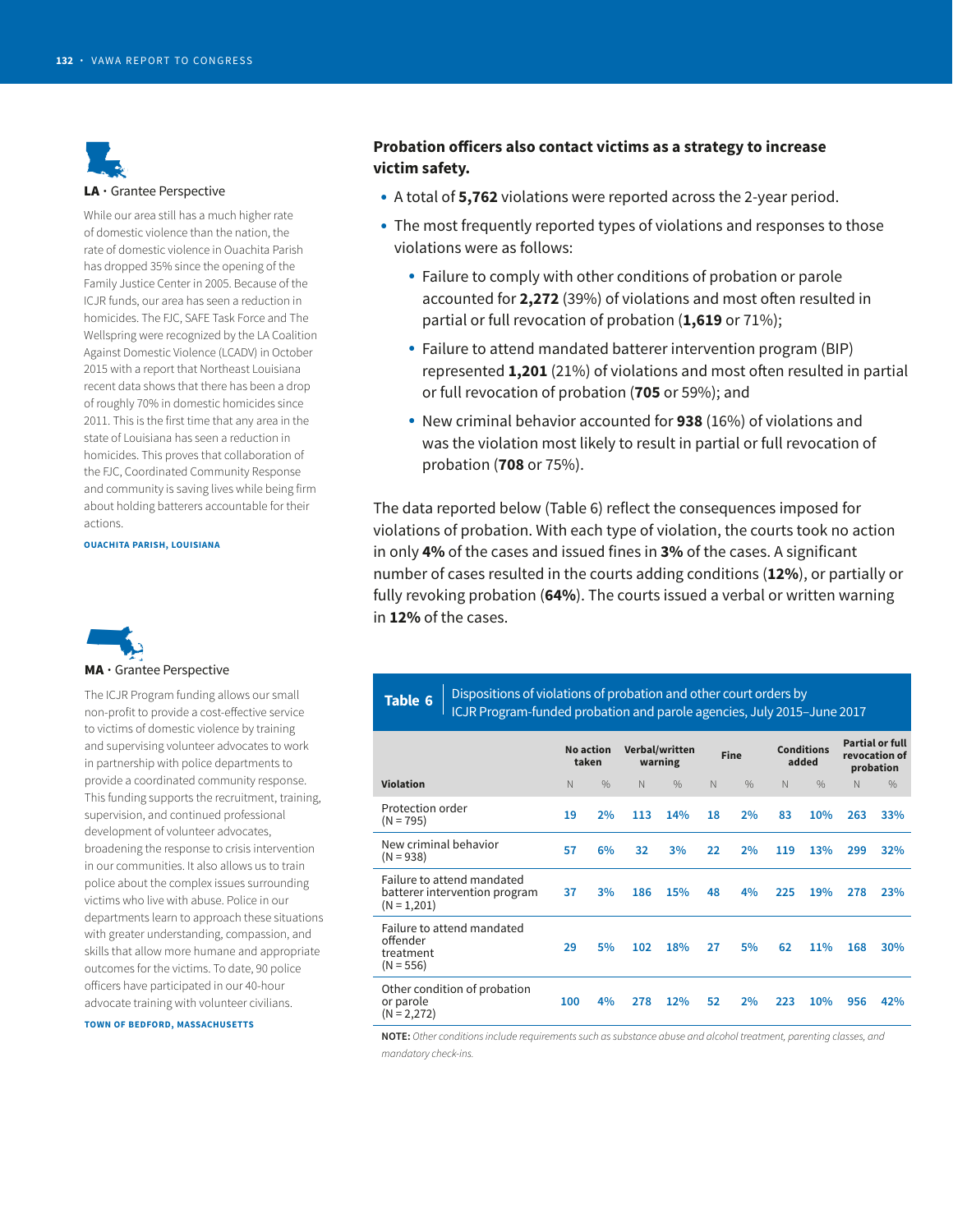### Community Measures

Grant funds are intended to support a CCR that will afect the entire jurisdiction. For this reason, grantees are asked to report on the number of protection orders requested and granted within the jurisdiction.<sup>iii</sup>

![](_page_12_Figure_3.jpeg)

### Remaining Areas of Need

Grantees cited **access to afordable emergency and long-term housing** for victims and families as the most significant remaining area of need.

Along with afordable long and short-term housing, grantees also cited a number of **unmet needs within victim services**, including:

- Employment;
- Child care;
- Job training;
- Short-term financial assistance;
- Mental healthcare and substance abuse counseling; and
- Transportation.

In particular, grantees pointed to the need for **low cost and pro bono civil legal assistance** to help victims with divorce, child custody matters, and the collateral consequences of victimization, including matters relating to housing and personal property.

![](_page_12_Picture_15.jpeg)

Safe, affordable housing also continues to be an unmet need for many victims of domestic violence throughout New York City, and Staten Island is no exception. For victims with limited financial resources, there are a few options for renting apartments. With long wait lists for public housing and fewer beds in domestic violence shelters than can meet the demand, many victims must turn to the city's homeless shelter system for housing or else continue to live with an abusive partner. For victims in Staten Island, seeking safe housing often means having to leave the borough, which may in turn require changing employment, schools, medical providers, and being separated from a support system.

#### **SAFE HORIZON, INC., NEW YORK**

# d NH • Grantee Perspective

While our legal service partners do a great deal of work for clients in restraining order, parenting, and divorce cases, their funding and resources are so limited that the services provided to clients are thus limited. Not only are resources for these issues limited, but clients are often dealing with issues outside of the scope of these services, such as foreclosure, property disputes, illegal eviction or termination, and the like. There are so few resources available for victims who face these civil issues as a result of their victimization, and with the complexity inherent in many of these cases, it is dificult for services to be provided without the full representation of an attorney. Additionally, for a variety of reasons, ofenders are more likely than the victims to be able to have an attorney, and yet there are not enough legal resources to provide victims with representation or assistance in drafting DV petitions, temporary restraining orders, motions, parenting plans, and other court documents to adequately demonstrate the client's abuse or need for items being requested in a motion. Many motions are denied simply because the victim is not aware of how to complete the forms in a way which adequately demonstrates their victimization.

**STRAFFORD COUNTY COMMISSIONERS, NEW HAMPSHIRE** 

iii Numbers represent cases in which complete data were available for both orders requested and granted. In some jurisdictions grantees report dificulty in obtaining protection order data; for example, if a city is the grant-funded jurisdiction and protection order data are collected at the county level, it is not possible to report precisely on the number of orders requested or granted in the city.